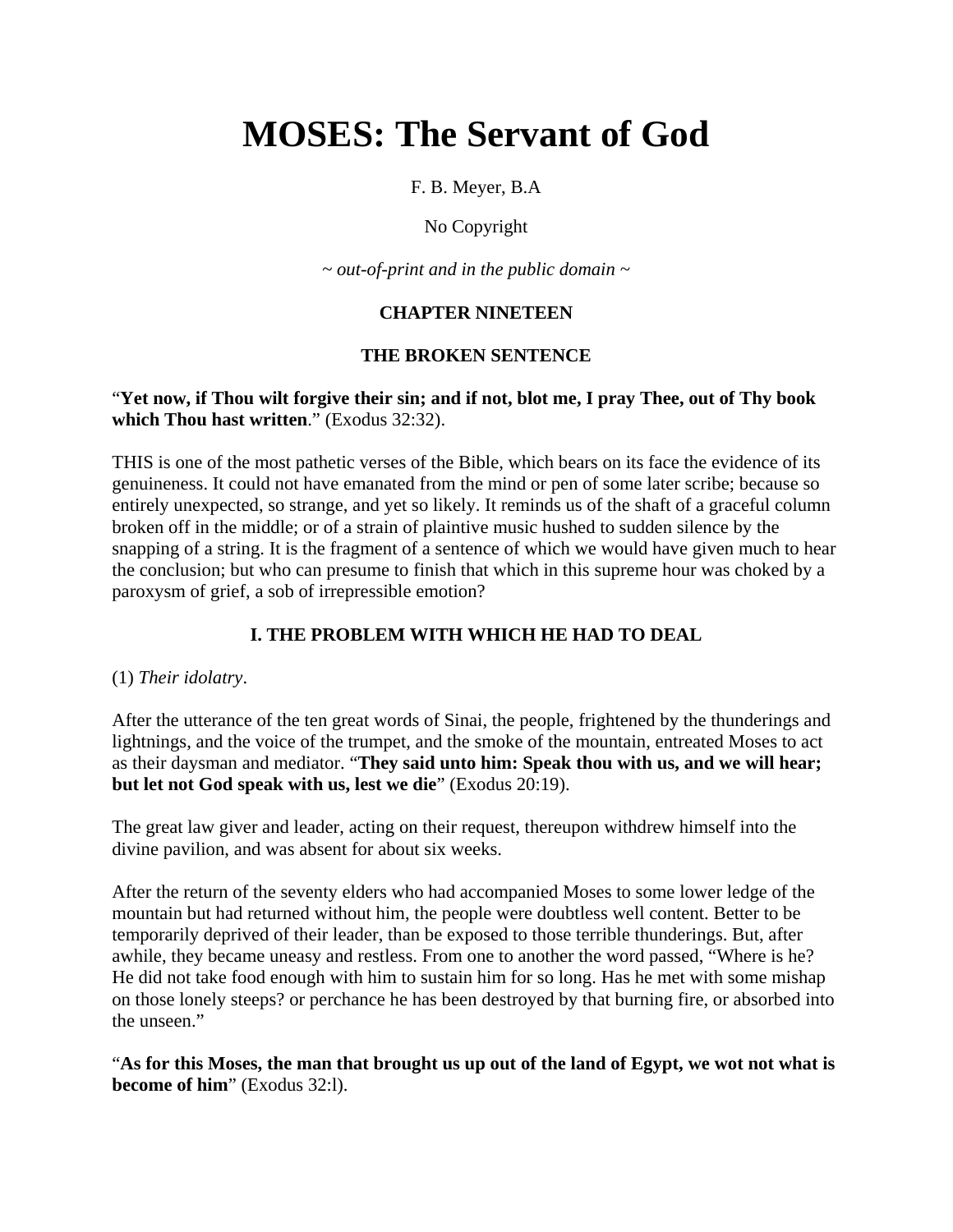And then turning to Aaron, the man of words, sure that neither he nor twenty like him could fill the gap which the loss of Moses had caused, they cried, "**Up, make us gods, which shall go before us**."

We may notice, as we pass, the essential nature of idolatry. For in this marvellous chapter we have its entire history, from the first cry of the soul, which betrays so marvellous a yearning for an idol, to the draining of the last bitter dregs, with which, when ground to powder, the idolater has to drink its very dust.

Men sometimes speak of idolaters bowing down before material forms, whether of gold, stone, or wood, as if they supposed that these were Divine, and possessed Divine attributes and such may be the case with the more degraded and debased; but in the beginning it was not so. And if we carefully study the question in all its bearings, we shall discover that the idolater does not in the first instance, at least look upon his image as God, but as a representation or manifestation of God. It is an attempt on the part of the human spirit, which shrinks from the effort of communion with the unseen and spiritual, to associate God with what it can own and handle; so as to have a constant and evident token of the presence and favour of God.

This was the case of Israel. It was only three months since they had stood by the Red Sea, and seen its waters roll in pride over the hosts of Pharaoh. Every day since then God's love had followed them. For them the Heaven had given bread, and the rocks had flowed with water; and his cloud had sailed majestically through the sky, shielding them in the daylight, and burning like a watch-fire through the night. And even at the time with which we are dealing the whole summit of the mount was crowned by the pavilion of cloud, which was the emblem of his presence in their midst. But notwithstanding all, they were carried away before that imperious craving of the human heart, which cries out for a sensible image for its worship.

Their idolatry, then, was a violation, not of the first, but of the second commandment.

They did not propose to renounce the Lord that was left for the days of Ahab; but they desired to worship the Lord under the form of a calf, and in distinct violation of the emphatic prohibition, which said, "**Thou shalt not make unto thee any graven image, or any likeness of anything that is in Heaven above, or that is in the earth beneath; thou shalt not bow down thyself to them, nor serve them**." This was the sin also of Jeroboam.

### (2) *Their Degradation*.

There can be no doubt that the worship of the calf was accompanied with the licentious orgies which were a recognized part of Egyptian idolatry. As much as this is implied in the narrative. "**The people sat down to eat and to drink, and rose up to play**." And from this we may infer that the bonds of continence, that had restrained them since the Exodus, had been suddenly slackened; with the result of their breaking from all restraint, and giving themselves up to their unholy riot.

(3) *The Claims of God*.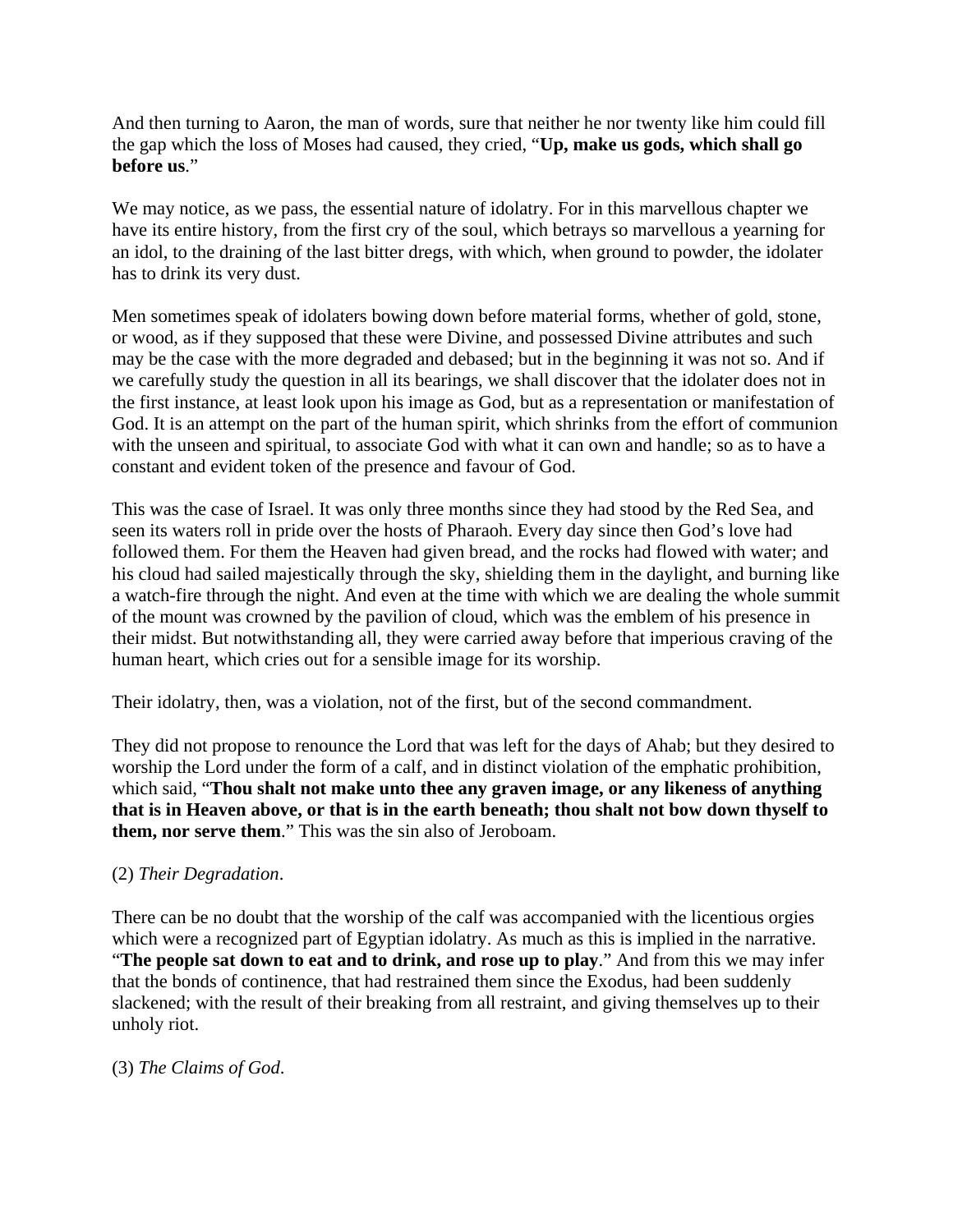There was every reason to believe that God would exact the full amount of penalty; not because He was vindictive, but because the maintenance of his authority seemed to demand it. The righteousness of his character, the inviolability of his oath, the authority of the Ten Commandments, so recently given, combined to make it necessary that He should do as He had said.

And yet, on the other hand, there was the fear lest, if, to use the language of men, God's anger waxed hot and He consumed them, the Egyptians might say, "For evil did He bring them forth to slay them on the mountains, and to consume them from the face of the earth." And thus the Lord's character might be misunderstood and maligned amongst the nations around.

How could God maintain his character with his own people without imperiling it with the Egyptians? If he spared the people, they would begin to think that neither his threats nor his promises were worth their heed. And if He destroyed them, his glory would be dimmed; and He might seem to have become unmindful of the oath which He swore by Himself to his servants, Abraham, Isaac, and Israel, that He would multiply their seed, and give the land of Canaan to them as an heritage forever. So greatly did these considerations weigh with Moses, that he refused the Divine offer to make him the only survivor of the host, and the progenitor of a great nation.

It would almost seem as if this proposal resembled the suggestion made to Abraham, that he should offer up his only son, Isaac.

In each case God tried or tested his servant. But there is this great difference between the temptations of the devil and of God. The former seeks to bring out all the evil, and to make it permanent, as the streams of lava poured from the heart of a volcano: the latter seeks to bring out all the good, and to make it ours; for moral qualities never become ours till we have put them into practice.

# **II. THE EMOTIONS WITH WHICH HIS SOUL WAS STIRRED**

In the mount he acted as intercessor. When God told him all that was transpiring in the plain below, and showed the glittering sword of justice suspended over the guilty nation by a thread, he pleaded for the people whom he loved.

#### "**And Moses besought the Lord his God** . . . **Turn from thy fierce wrath, and repent of this evil against thy people**." "**And the Lord repented of the evil which He thought to do unto his people**."

On his way down from the mount, when he came near enough to see the calf and the dancing, peering over some over-hanging ledge of rock, the old impetuous vehemence which had characterized him in earlier life, and had slept for so many years, broke out with all its early intensity. It was not against the people, but against their sin, that his anger flamed out.

#### "**Moses anger waxed hot; and he cast the tables out of his hands, and brake them beneath the mount**."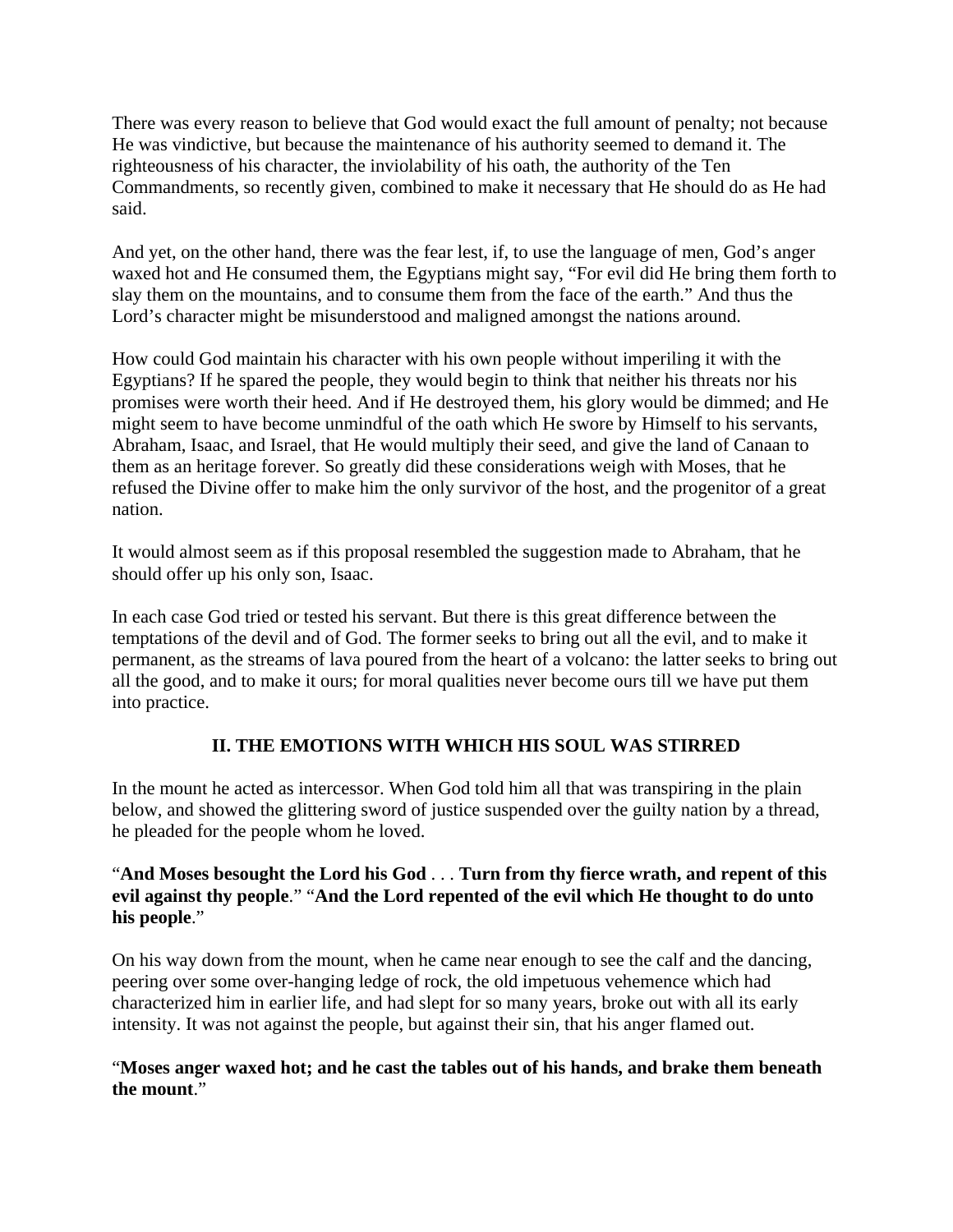Those splintered bits leaping from crag to crag are an apt symbol of the inability of man, even the holiest, to keep intact the holy Law of God.

When he reached the camp, he seems to have strode into the astonished throng, broken up their revelry, and overturned their calf, ordering it to be destroyed, and the fragments mingled with the water they drank. But as this did not avail to stay the inveterate evil, he was compelled to use more drastic measures, and by the sword of Levi to extinguish it with the life-blood of three thousand men.

Then when the next day came, when the camp was filled with mourning over those newly-made graves, when the awful reaction had set in on the people and himself, the tide seems to have turned. His indignation was succeeded by bitter sorrow and pity. The thunderstorm was broken into floods of tears. The pitiable state to which their sin had reduced them aroused his deepest compassion; and he said unto the people, "**Ye have sinned a great sin: and now I will go up unto the Lord, peradventure I shall make an atonement for your sin**" (ver. 30); but he did not tell them the purpose which was in his heart, nor the price which he was purposing to pay.

## **III. THE OFFER THAT HE MADE**

He went quietly and thoughtfully back to the presence-chamber of God, as the people stood beholding. "**Peradventure**," he had said he was not sure. He felt that the sin was very great. He could not see how God could go back from his solemn threatenings. He was convinced that if the merited judgments were averted, it must be in consequence of an atonement. Yet, what atonement could there be? Animals could not avail, though they were offered in hecatombs. There was only one thing he could suggest - he could offer himself.

He was, of course, by no means clear that even this would be accepted or avail; but he could at least make the offer. This was the secret which he locked in his breast as he climbed the mountain. And it was this which made him say, "**Peradventure**." He could not be sure that the ransom price would be large enough.

It may be asked how he came to think of atonement - but we must remember that probably there had already been much talk between God and himself about the sacrifices which the people were to offer. Again and again had the word atonement been employed: he had learned that one by suffering could redeem others; he had seen the deep possibilities in the law of substitution; and it seemed a natural thing, therefore, to propose that he, the chosen servant, the prince and leader of the people, should be weighed in the scale against the nation, and God should accept his blood as a ransom for their life.

And Moses confessed his people's sin to God, and added:

### "**Yet now, if Thou wilt forgive their sin**".

He would not finish that sentence. He could not trust himself to depict the blessed consequences that would ensue, if only God would forgive.